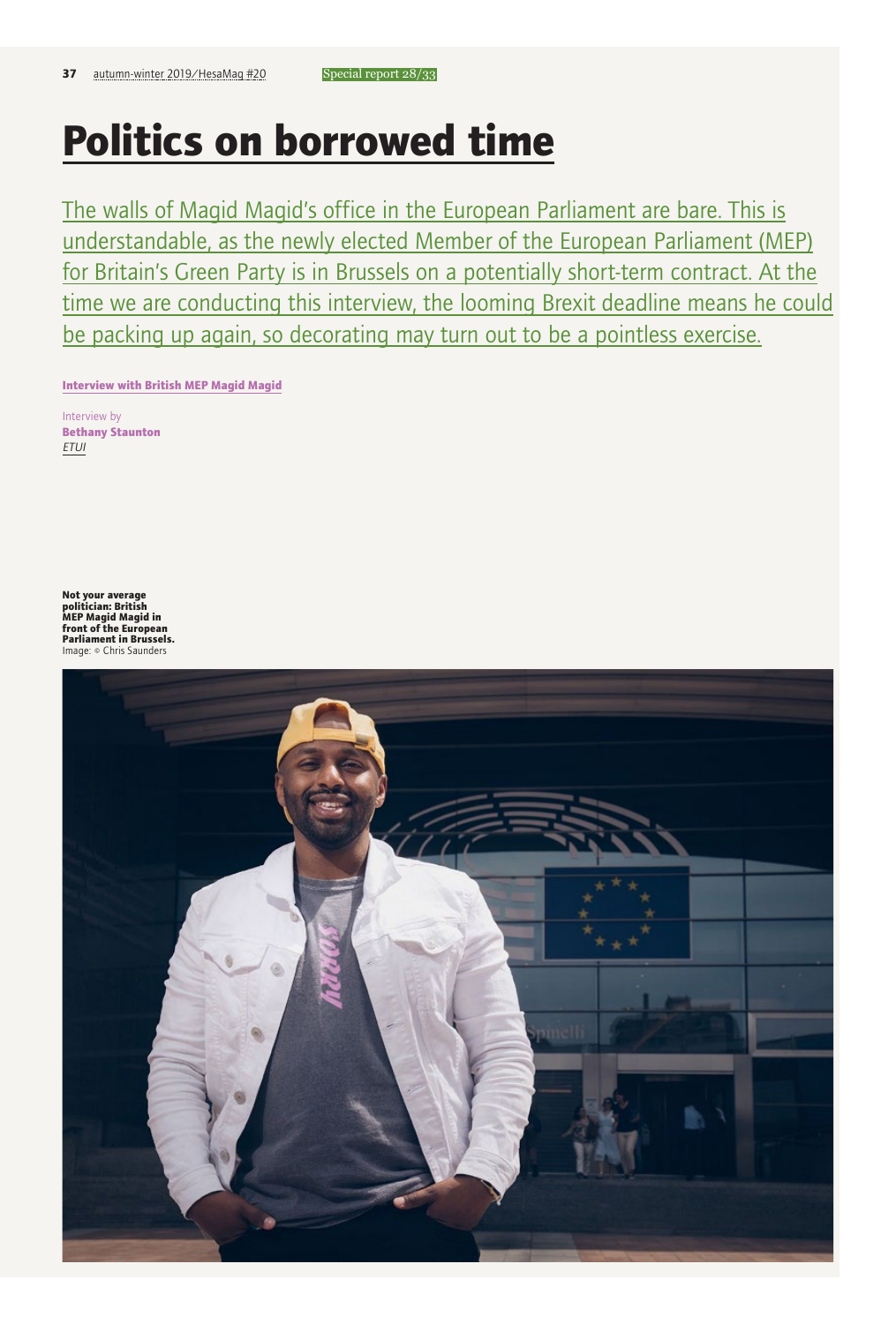Five months in political office is just long enough to make an impression, and Magid Magid is an expert at this. Black, young, Muslim, and very outspoken, he does not look, talk or dress like your average EU politician. Born in Somalia, Magid came to the UK as a child with his family, as refugees from the civil war. He grew up in Sheffield, a city with an industrial, working class heritage in the northern region of Yorkshire, where he joined the Green Party. First elected as a local councillor, the young Magid made national headlines in 2018 when he became Sheffield's Lord Mayor, a civic leadership position that exists in the major cities of the UK. Revolutionising the traditionally ceremonial role, the young activist-turned-politician had his official photograph taken perched on a balustrade of the town hall staircase, pairing his heavy gold chain of office with green Dr. Marten boots. With strongly pro-immigrant and anti-racist politics, when Mr Magid isn't challenging the status quo verbally or on his Twitter feed, he lets his T-shirts do the talking, which usually bear such messages as "Immigrants Make Britain Great" or "F\*\*\* Fascism". He is a campaigner for Remain but is not uncritical of the European Union (EU). Now he's set to shake up European politics, even if he only has a short time to do it in.

Magid Magid, your communication style is a very creative one, even theatrical. For example, as Lord Mayor of Sheffield, you "banned" Donald Trump from the city and declared a "Mexico Solidarity Day" (while wearing a sombrero). Have you brought some of this style to your MEP role?

That's a good question. I always try to engage people. For me it's all about trying to capture people's attention with a positive message. Especially when attention spans are getting shorter, the question is: how do you cut through the noise?

But I'm sad to say that I've not done as

of Brexit. It's kind of stifled my creativity in some way. Before, I felt like I could think ahead. I had the privilege of being able to plan things, whereas now it's just a bit chaotic. A week is a long time in politics, but with Brexit it's literally hours.

## You may only be here for a short time in the European Parliament if Brexit goes ahead. What can you hope to achieve in this time?

I've been trying to spend as much time as possible in the UK, because I still think we're going to have to put Brexit back to the British people, either as a general election or a people's vote. Or possibly both. I'd hate to think that even out of the four months I was MEP I had a month's holiday – that's why I didn't have a holiday in August. So, in the region that I represent, Yorkshire and Humber, I've been having conversations with people, "Brexiteers", who didn't vote for me. I'm a big advocate of having difficult, awkward conversations and trying to find some commonality. It's also about mobilising the Remain people, getting them enthused.

You've voiced support for a second referendum. What do you think about the arguments, from both the Right and the Left, that this could be considered undemocratic?

Democracy is not static. We are currently being pushed towards a no-deal Brexit. That wasn't on the ballot paper, nobody campaigned for it. Some people who voted for Brexit still want to have some sort of EU rights. It's in everyone's interest to vote and campaign against this. At the end of the day, the Leave campaign was based on lies and fear, where they broke electoral rules. We need to have a fair and honest referendum, and Remain needs to be on the ballot.

much as I'd like to in this role, mainly because paign for just "Remain" because that, in my But I also don't think anybody can cam-